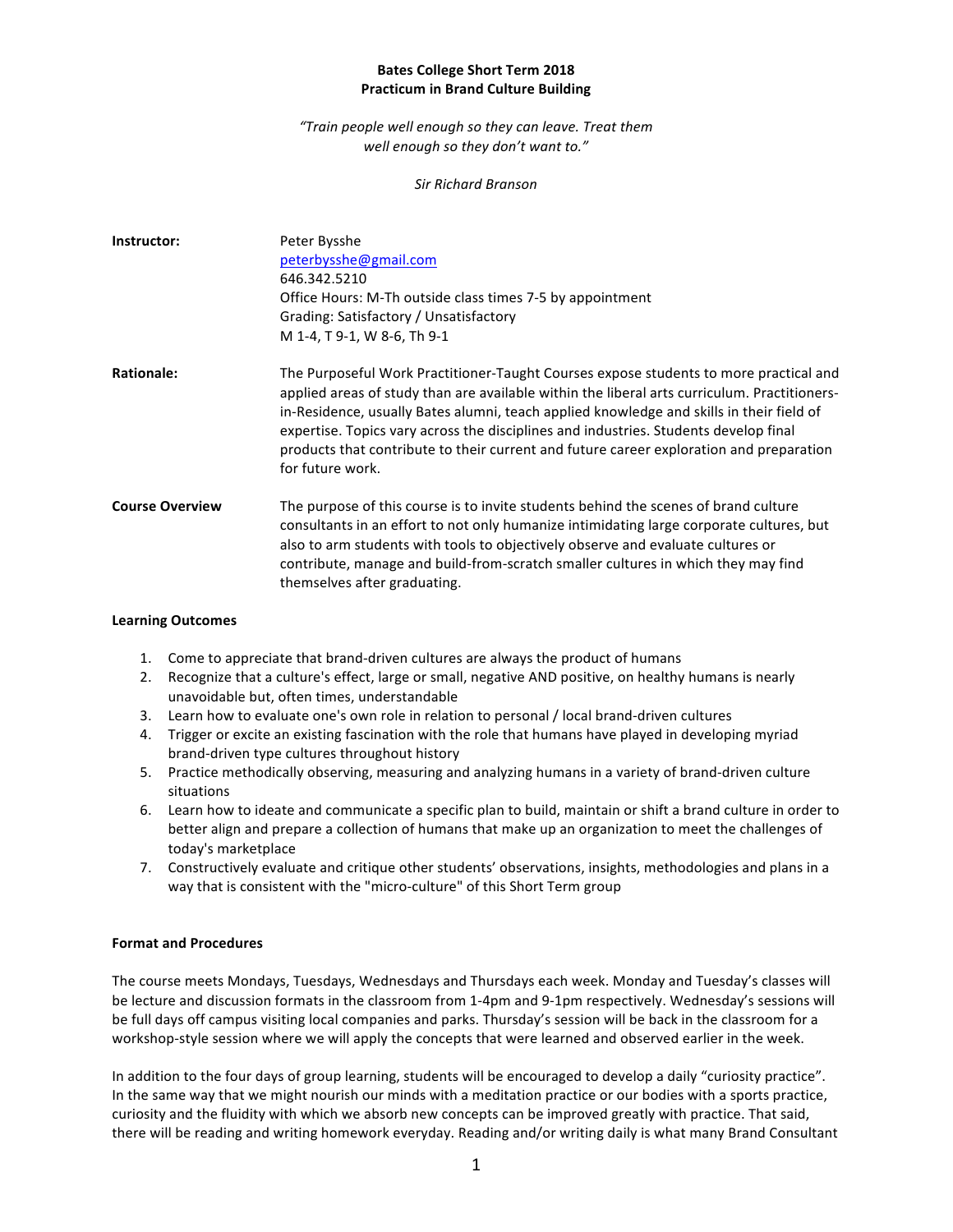do to keep our brains well trained to see, hear and feel what others don't. It is our passion...and it happens to be our job too. We will talk more about this on the first day.

### **Assumptions**

This course is based on a practice of using the design process to develop solutions for emotionally driven business challenges. This process is messy and uncertain and it required us to learn how to be present, ready, and able to learn from those uncertain moments all that which we would have missed had we approached the challenge more predictably. In the last decade there has been a small chorus singing that an MFA the new MBA... This course will certainly leave you thinking that there might be some truth to that.

### **Course Requirements**

The following 4 books make up the core reading. The day-to-day reading requirements as well as other readings, videos or podcasts not listed below will be assigned at the end of each week on Thursdays based on the pace of the class. Materials outside of these 4 books will be made available on Lyceum.

Chounard, Yvon (2005 or 2016) Let My People Go Surfing: The Education of a Reluctant Businessman. New York: Penguin Press.

Dweck, Carol (2007). *Mindset: The New Psychology of Success*. New York: Ballantine Books.

Gorman, Leon (2006). *L.L.Bean, The Making of An American Icon.* Boston: Harvard Business School Press.

Mackey, John and Sisodia, Raj (2014). *Conscious Capitalism: Liberating the Heroic Spirit of Business.* Boston: Harvard Business Review Press*.*

Please note: The L.L. Bean book, *L.L.Bean, The Making of An American Icon* was given to each of us by L.L.Bean with the explicit expectation that all students visiting the factory and executive offices read the entire book coverto-cover before visiting. Out of respect for L.L.Bean's generosity, culture and our fellow Bates Alums, this is the least we can do for them.

Perhaps this can be the start of an informal graduation requirement, much like the Puddle Jump, but for now, it will be our way of being grateful and respectful.

### This is a satisfactory / unsatisfactory course based on:

- Completion of the 7 short writing assignments outlined below.
- Active participation in the writing and presentation of the final group projects.
- Evidence of reading, understanding and applying the concepts written about in the assigned readings.
- Demonstration of intent to apply the corporate tools and methodologies to our own classroom culture.
- Observations of preparation for class and participation in class discussion.

### **Final Project**

Our final project will take on Bates as a 'client' in the sense that we will be examining the Brand Culture of Bates Short Term in the interest of presenting what it has been, what it is, and what it could be regardless of its duration. Work on this project will be woven into the syllabus from day one.

Our offsite in week 4 will allow us to step away from campus and into a deep dive design thinking-based series of workshops and rapid-fire team presentations that will ideally culminate in a three team pitch (ideally in front of students from other classes). This is known as "Triple Bidding" in the industry. This process will result in a final 'winning' concept . . . or more likely a combination of concepts around which we will all unite to present a refined version at the showcase on Wednesday May 23 $^{\text{rd}}$ .

# **Academic Integrity**

Bates College is an academic community deeply engaged in inquiry and intellectual exchange and committed to core principles of academic freedom, academic integrity, and rigorous, creative thought. We recognize that intellectual and artistic exchange depend on a mutual respect for independent inquiry, reflection, and expression. Faculty, staff, and students alike are therefore dedicated to fostering an environment that upholds the highest standards of fairness, integrity, and respect in all their academic endeavors.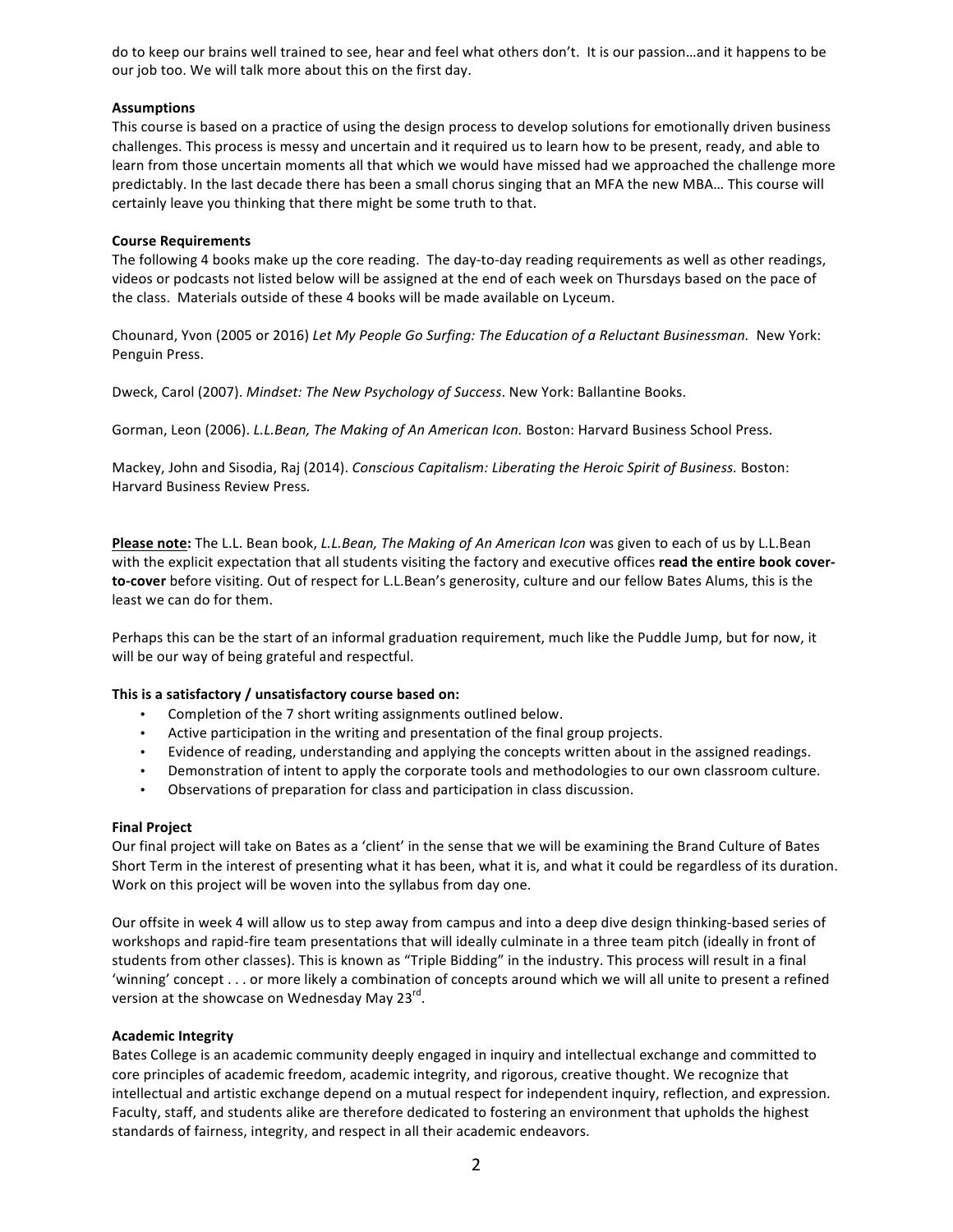As contributors to an ongoing scholarly and creative conversation that depends upon thoughtful and fair acknowledgment and treatment of the inquiries, reflections, and expressions of others, each member of the Bates community is expected to use and represent the work of others fairly and honestly; to acknowledge the work of others fully and accurately through proper attribution and citation; and to produce their own work unless collaboration is allowed. Faculty and staff members are expected to meet these standards in all their work as described in the employee and faculty handbooks; students are subject to the policies and procedures described at bates.edu/entering/policy/judicial-affairs/academic-misconduct.

In educating students in the values, dispositions, and responsibilities of independent thinkers and scholars, the Bates faculty recognizes that certain scholarly practices reflect complex tasks that require instruction and practice. Faculty are committed to teaching these critical practices. Students in turn are responsible for learning these scholarly practices and demonstrating them in all their work; they are not only a means of showing learning but of developing genuine understanding, not only the mark of an independent scholar but the way to become one.

This policy statement outlines these principles and practices, roles and responsibilities. Potential consequences for students are described in Bates College Academic Integrity Procedures on the Bates website (url above). All Bates students should familiarize themselves with this policy and potential consequences.

#### **Diversity Statement**

Respect: Students in this class are encouraged to speak up and participate during class meetings. Because the class will represent a diversity of individual beliefs, backgrounds, and experiences, every member of this class must show respect for every other member of this class.

#### **Non-Discrimination Statement**

Bates College is committed to the principle of equal opportunity and providing an educational and work environment free from discrimination. The college prohibits discrimination on the basis of race, color, national or ethnic origin, religion, sex, sexual orientation, gender identity or gender expression, age, disability, genetic information or veteran status and other legally protected statuses in the recruitment and admission of its students, in the administration of its education policies and programs, or in the recruitment of its faculty and staff. Bates College adheres to all applicable state and federal equal opportunity laws and regulations.

#### **Title IX Statement**

Title IX of the Education Amendments of 1972 ("Title IX") defines and ensures sex and gender equity in education. Title IX prohibits all forms of sex discrimination, including sexual assault and harassment, in federally funded education programs. Title IX reads: "no person in the United States shall, on the basis of sex, be excluded from participation in, be denied the benefits of, or be subjected to discrimination under any education program or activity receiving federal financial assistance."

Title IX applies to academic programs and extends to Bates sponsored off-campus programs (including Fall Semester Abroad) as well. Though a private institution, Bates receives federal monies to support financial aid packages.

#### **Sexual Misconduct Statement**

Bates prohibits all forms of sexual harassment, sexual misconduct, and gender-based violence on our campus. Bates is committed to providing a community built on trust and mutual respect, where all can feel secure and free from harassment. Our Community Principles state that "our actions must support our ability to work, study, live and learn together productively and safely." Sexual misconduct violates a person's rights, dignity and integrity and is contrary to our community principles and the mission of the college. Sexual misconduct, including sexual violence, sexual assault, intimate partner violence, and stalking, violates federal and state civil rights laws and may be subject to criminal prosecution in addition to action taken by the college. The college is committed to fostering a community that promotes prompt reporting of sexual misconduct and timely and fair adjudication of sexual misconduct cases. Creating a safe, respectful, and inclusive environment is the responsibility of everyone at Bates.

We encourage all members of our campus community to seek support for and report all incidents of sexual harassment and sexual misconduct directly to the Title IX Officer, the Deputy Title IX Coordinators or Bates Security. These individuals will assist in eliminating the misconduct, preventing its recurrence, and addressing its effects.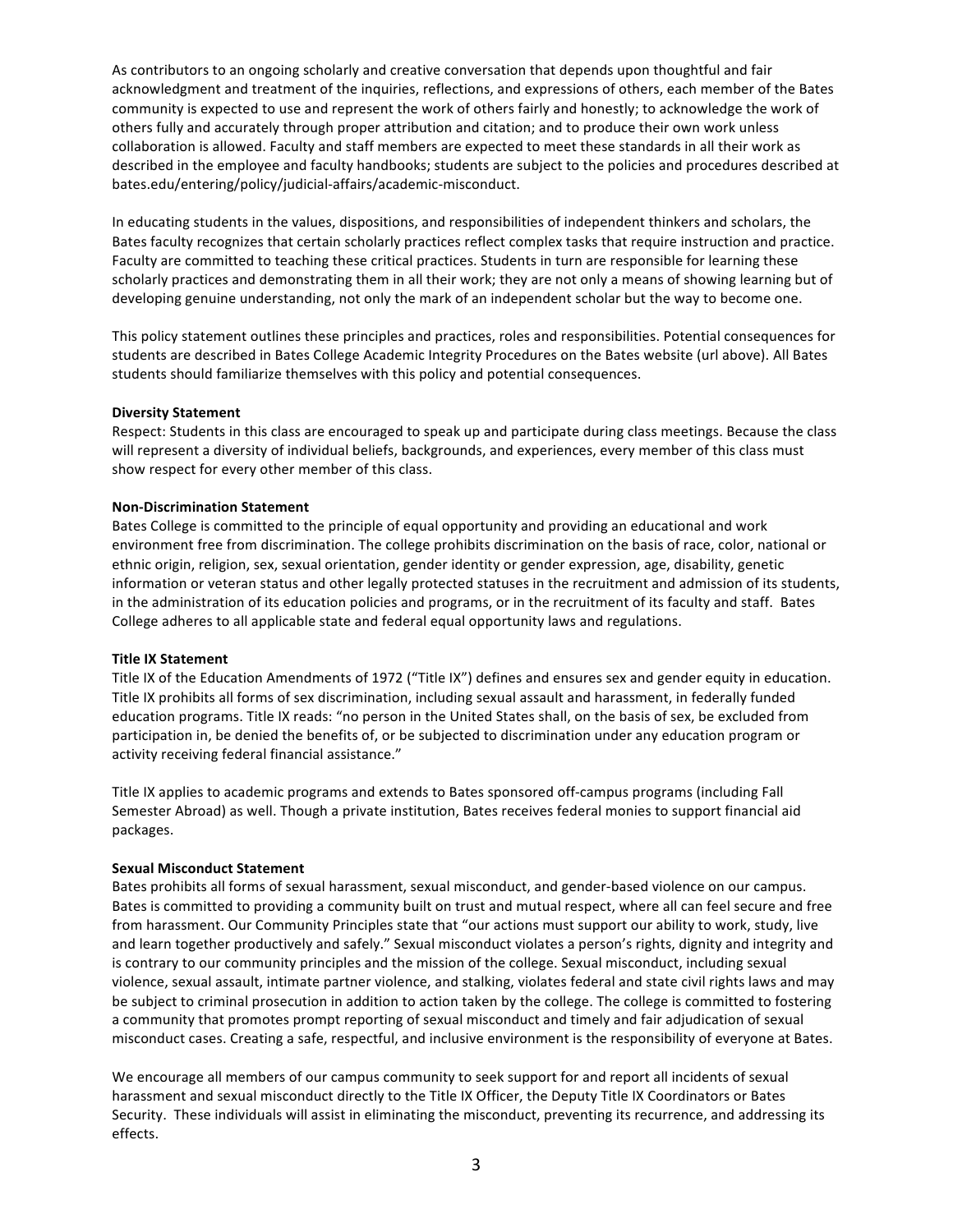# **Tentative Course Schedule (***May change to accommodate guest presenters & student needs***)**

## **Week 1 – Learning to see to learn**

Reading Assignments due before Thursday class: *Mindset.* Chapters 1 & 7 Let My People Go Surfing. Financial Philosophy to the end. *L.L.Bean: The Making of an American Icon.* (Quiz on Ch. 1-8 next Monday)

- 4/23 Workshop: Unstructured Observation
- 4/24 9-1pm Workshop: Vulnerability and Team Play Writing Assignment - TBD
- **4/25 Meet at 8:30 outside Commons – rain or shine – return for dinner**  Muddy Hike - Androscoggin Riverlands State Park for an outdoor immersive introduction to the essential skills of Brand Culture Building. (Please dress for being outside all day) Writing Assignment - TBD
- 4/26 9-1pm Workshop: Branding Building 301

Weekend Reading Assignments: L.L.Bean: The Making of an American Icon Ch. 1-8 (quiz Monday) *Mindset.* Chapter 8

## **WEEK 2 - Changing Sharing to Share Change**

Reading Assignments *Conscious Capitalism.* Intro & Part One *L.L.Bean:* The Making of an American Icon. Ch. 9 - Epilogue (Quiz#2 Monday 5/7) Articles on Lyceum - TBD

- 4/30 1-4pm Class: Culture and Change (QUIZ #1 LLBEAN Chapters 1-8) Research / Writing Assignment: Famous cultures
- 5/1 9-1pm Workshop: Famous Brand Cultures Reading Assignment *Culture is not the Culprit.* HBR *Successful Movements All Have 3 Acts.* HBR
- **5/2** EARLY DEPARTURE **Field Trip - Pepperell Mill Campus, Biddeford** Writing Assignment - TBD
- 5/3 9-1pm Workshop: Observation Systems and Bias

Weekend Assignments:

L.L.Bean: The Making of an American Icon Ch. 9-Epilogue (quiz next Monday) *Mindset.* Chapter 8